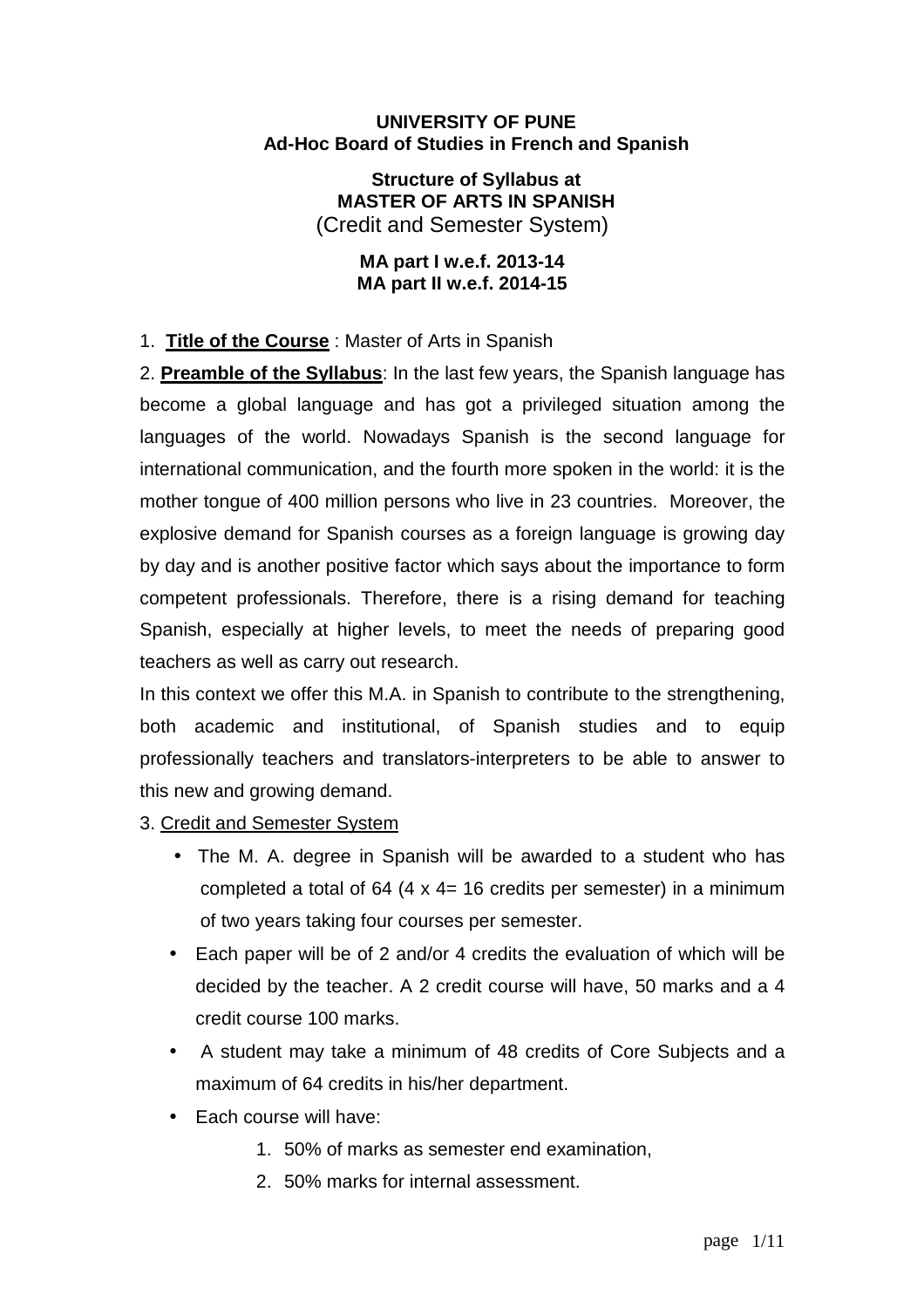- Each core unit have an internal assessment of 40% marks and a teacher may select the procedure.
- 4. **Eligibility**: Graduation in any subject + Advanced Diploma + Entrance test. Usually the entrance test is held in July. The MA Spanish entrance test comprises of a composition, grammar and summarize a text etc.

## 5. **Examination**

## A) **Pattern of examination**

i) University exam : There are 50 marks for internal and 50 marks for end of Semester exam. One paper has 4 credits. There are 4 papers per semester thus 16 credits per semester. Spanish has 3 papers compulsory and 1 optional.

- B) Standard of Passing: As per University rules
- C) ATKT Rules: As per University rules
- D) Award of Class: As per University rules
- G) Verification/ Revaluation: As per University rules
- 6. Structure of the Course

## SEMESTER I

## CORE COURSES

- SP C I 1 Language Skills
- SP C I 2 Introduction to Linguistics
- SP C I 3 Introduction to Spanish Literature

## OPTIONAL COURSES

- SP O I 1 History of Art I (Origins to XVI century)
- SP O I 2 History of Spain
- SP O I 3 Literature of the Golden Age in Spain

SEMESTER II

CORE COURSES

- SP C II 1 Language Skills
- SP C II 2 Phonetics and Phonology
- SP C II 3 Literature of Spain (Origins to XVI century)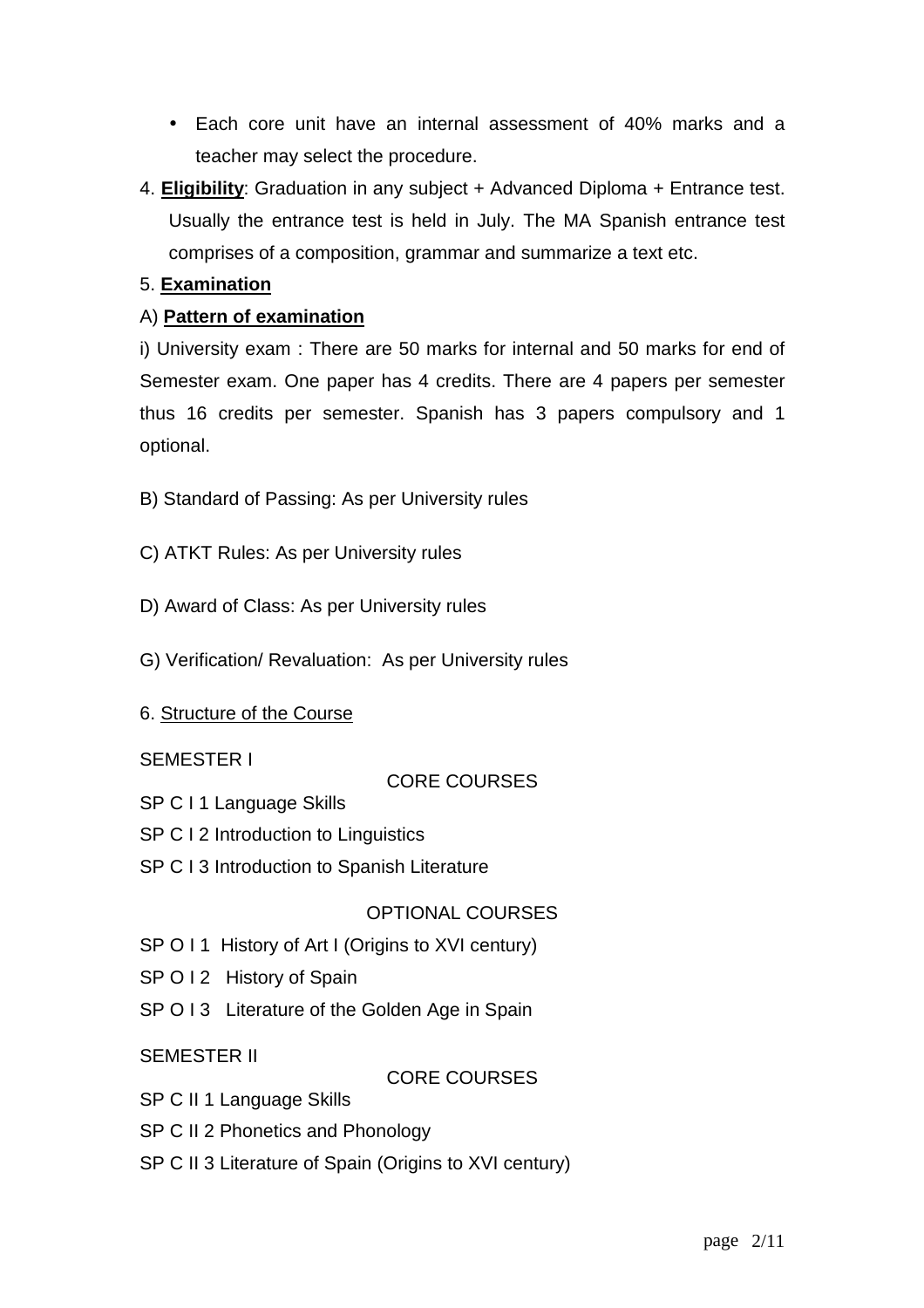## OPTIONAL COURSES

- SP O II 1 History of Art II
- SP O II 2 History of America
- SP O II 3 Spanish painters: El Greco, Zurbarán, Velázquez, Murillo and Goya

#### SEMESTER III

#### CORE COURSES

SP C III 1 Morphology and Syntaxes

- SP C III 2 Techniques of Translation
- SP C III 3 Hispanoamerican Literature

#### OPTIONAL COURSES

- SP O III 1 History of Lationamerican Art
- SP O III 2 Spanish Literature of XX Century: novel, theatre and poetry SP O
- III 3 Literature: Spanish Writers of 1898
- SP O III 4 Women writers

#### SEMESTER IV

#### CORE COURSES

- SP C IV 1 Methods of analysing a text
- SP C IV 2 Methodology of teaching Spanish as a Foreign Language
- SP C IV 3 Term Paper

## OPTIONAL COURSES

SP O IV 1 Artistic movements of XX century in Spain

SP O IV 2 The "realismo mágico" in the Latinoamerican literature

SP O IV 3 Society and politics in the Spain of XX century

7. Equivalence of previous syllabus along with propose syllabus: Not applicable

8. University terms: As per University rules (2 terms per year)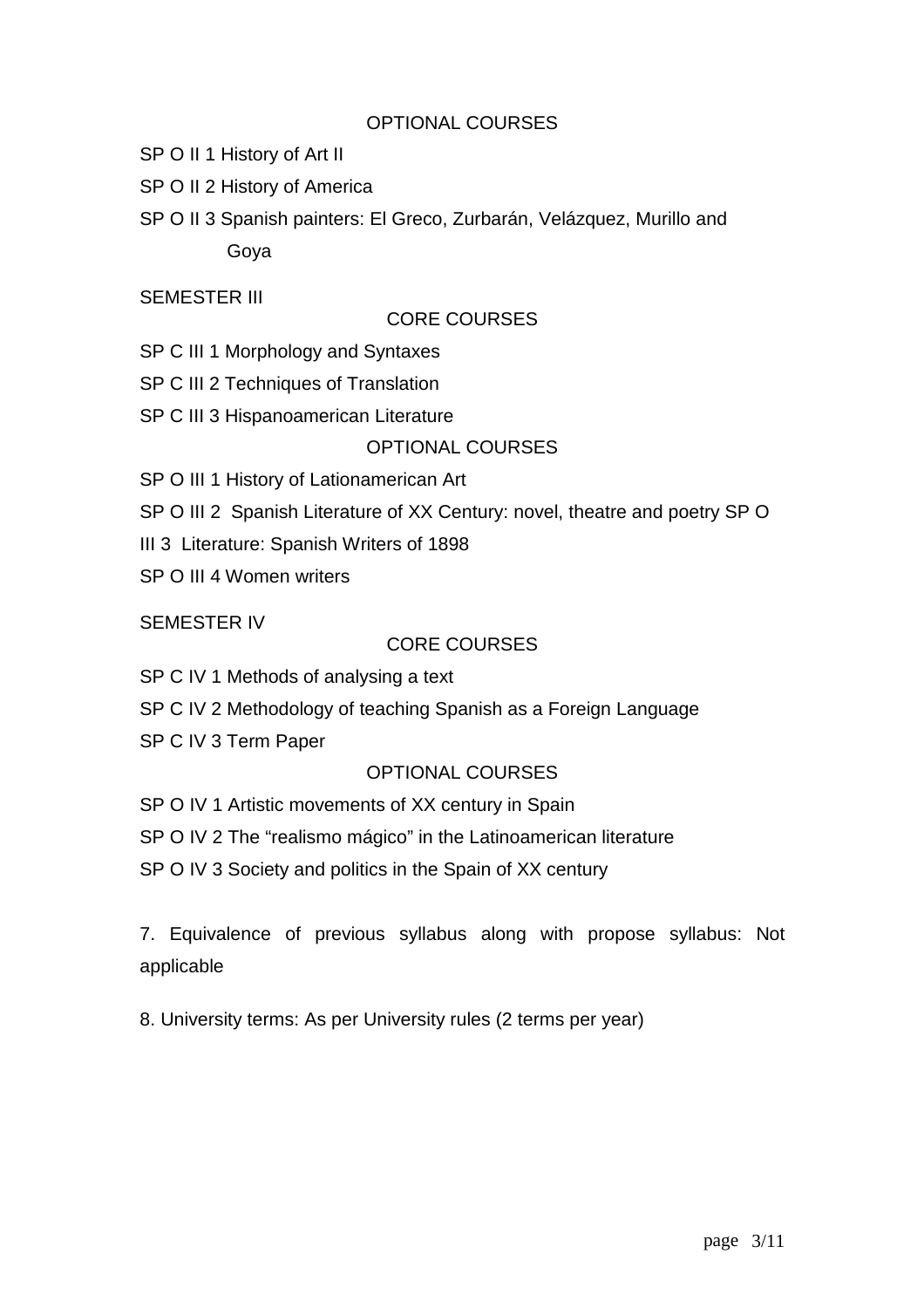# 9. **Subject wise Detailed Syllabus and recommended books**.

## SEMESTER I

## CORE COURSES

# SP C I 1 Language Skills (4 credits)

Different constructions: substantive, conditional, concessive and adversative Modal constructions. Relative constructions. Idiomatical expressions in their context. Modisms to express good and bad relations. Modisms to talk about qualities and defects. Temporal and causal links.

#### Bibliography:

- 1. Coronado, Maria Luisa, Materia Prima. Curso de Gramática. Sgel. Madrid 2001
- 2. Fernández, Guillermo, Ortografía Básica. Sgel. Madrid. 1994.
- 3. Coronado, Maria Luisa, A Fondo. Curso Superior de Español para Extranjeros. Sgel. Madrid. 1997

# SP C I 2 Introduction to Linguistics (4 credits)

Linguistic theory. Formal foundation of linguistics. Phonetics and phonology. Pragmatics. Semantics. Sociolinguistics. Syntax.

#### Bibliography:

Fernández, A. Curso de Linguistics. CSIC. Madrid 1990.

# SP C I 3 Introduction to Spanish Literature (4 credits)

Main characteristics of the literature in the following periods: Middle Ages, Renaissance, Golden Age, Baroque, Realism, Romanticism and Modernism

- 1. Lapesa, Rafael, Introducción a los estudios literarios. Cátedra. Madrid 1985
- 2. Ayllón de Haro, P., Historia de la literatura Española en su contexto. Playor. Madrid. 1988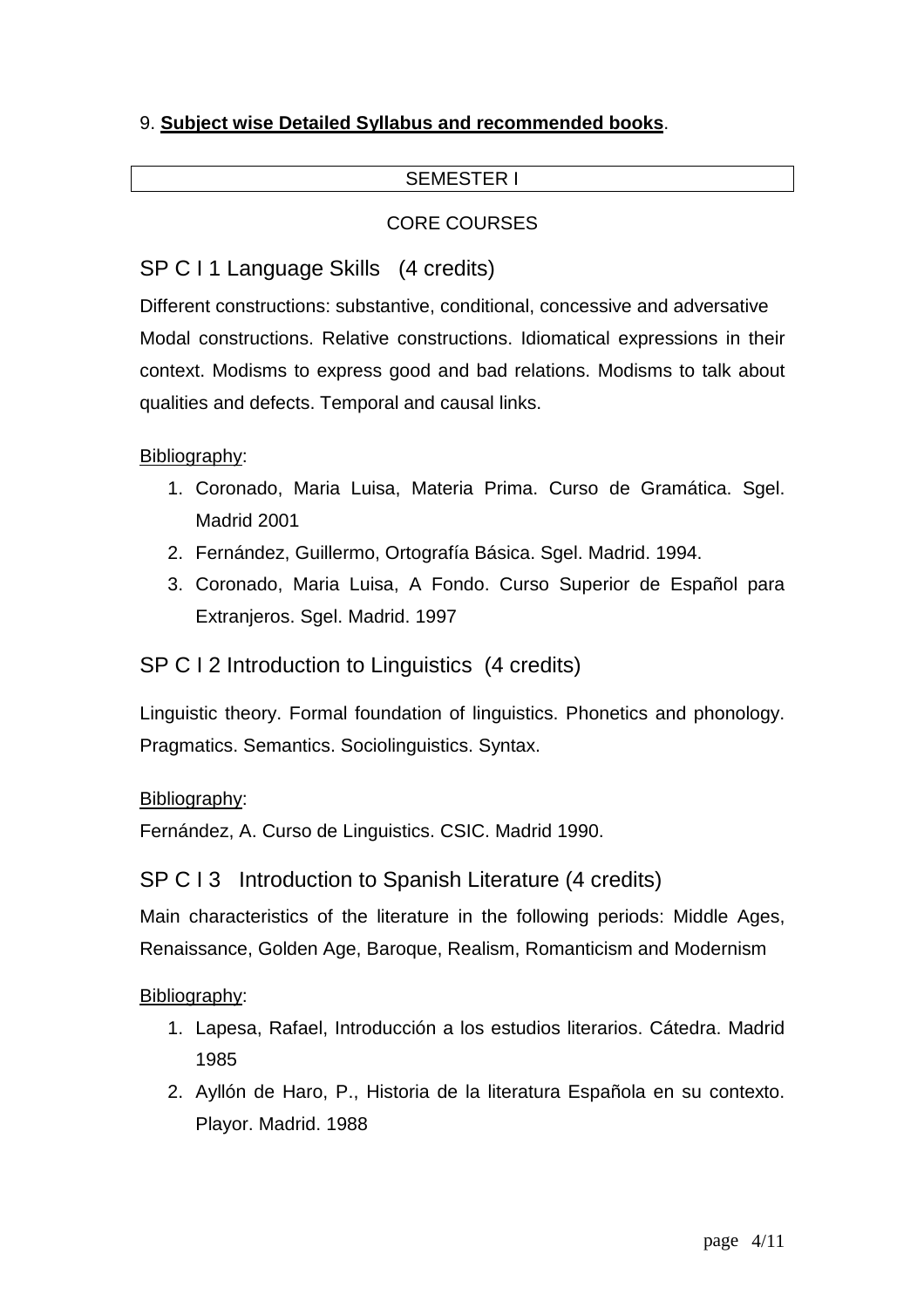3. Pedrazo Giménez, F., Manual de Literatura Española. (14 tomos). Cendit. Pamplona 1995

# OPTIONAL COURSES

# SP O I 1 History of Art I (Origins to XVI century) (4 credits)

Prehistoric art. Period of colonizers. Roman art. Visigot art. Arabic art. "Mudejar" and "Asturiano" art. Romanic, Gothic, Renaissance. Plateresc and "Herreriano" art.

## Bibliography:

- 1. Calvo Castañon, A., Historia del Arte Español. Edi6. Madrid. 1987
- 2. Arjona Colomo, Miguel. Historia de la Cultura. (2 vol.) Edepa. Madrid. 1983.

## SP O I 2 History of Spain (4 credits)

Origins. The first invaders. Unity of Spain and Universality. Crisis of the Hispanic Empire in the XVII century. Illustration. XIX century. XX century.

#### Bibliography:

- 1. Flores Guerrero, Pilar. Mundo Hispánico. SM. Madrid 2001
- 2. Fernández, A. Historia del Mundo Contemporáneo. Vincens Vives. Barcelona 1998
- 3. Palacio Artad, V. Nosotros los españoles. Planeta. Madrid. 1991

SP O I 3 Literature of the Golden Age in Spain (4 credits)

Novel: Miguel de Cervantes: El Quijote. "Picaresca" novel: El Lazarillo de Tormes y El Buscón, de Quevedo . Tirso de Molina.

Poetry: Quevedo y Góngora.

Theatre: Lope de Vega. Calderón de la Barca.

The Mystics: Santa Teresa de Jesús y St. John of the Cross

- 1. Rocchi Barbotta, M.C., España através de los siglos. Ricardo Patrón. Bolonia. 1980
- 2. Albor, J. Historia de la literatura Española. Gredos. Madrid. 1990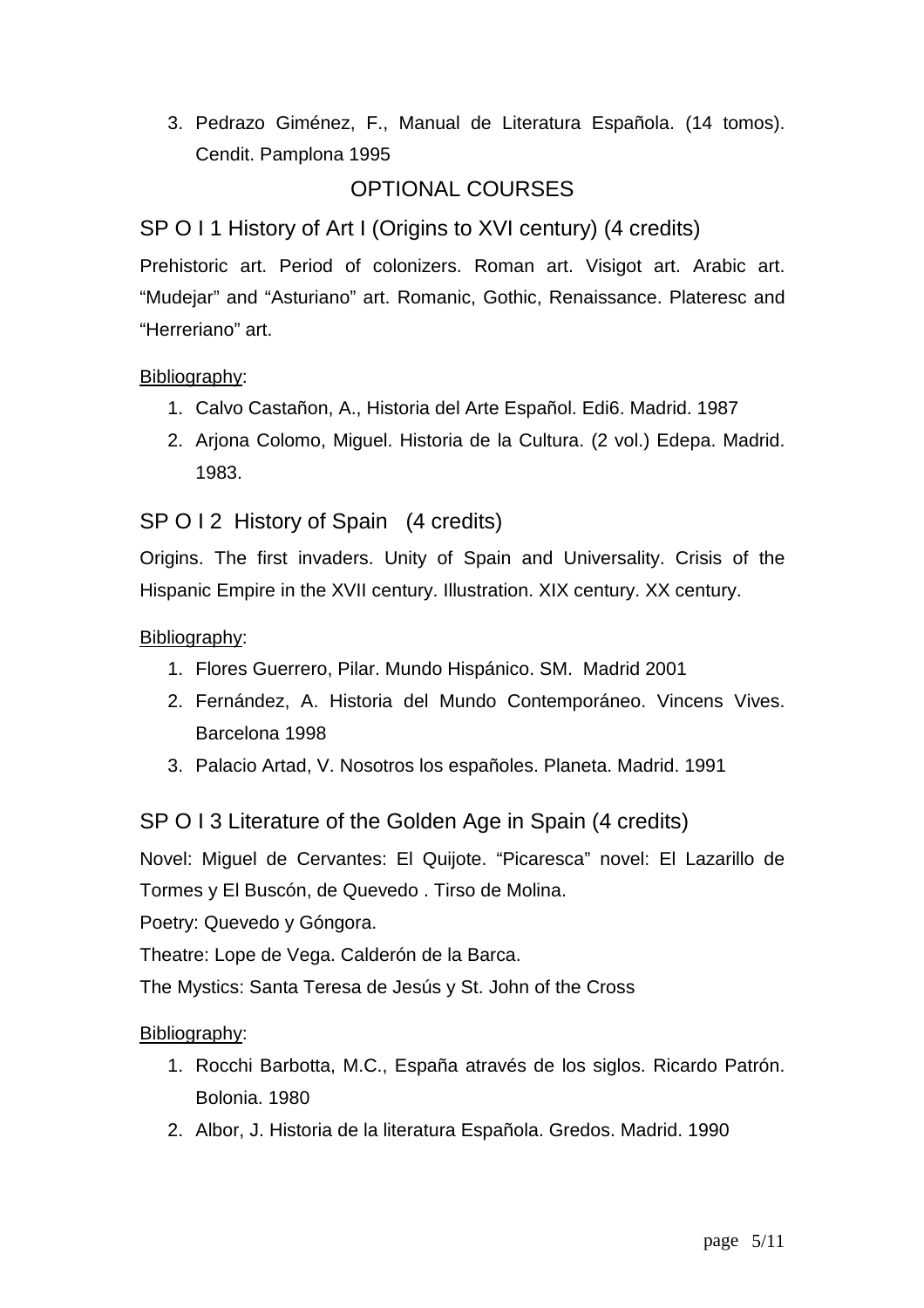3. Pedrazo Giménez, F., Manual de Literatura Española. (14 tomos). Cendit. Pamplona 1995

#### SEMESTER II

# CORE COURSES

# SP C II 1 Language Skills (4 credits)

Verbal periphrasis. Emphatic constructions with articles. Verbal periphrasis with inchoative value. Organization of Speech I. Organization of Speech II. Grammatical differences between the Spanish of Spain and America.

Bibliography:

- 1. Coronado, Maria Luisa, Materia Prima. Curso de Gramática. Sgel. Madrid 2001
- 2. Fernández, Guillermo, Ortografía Básica. Sgel. Madrid. 1994.
- 3. Coronado, Maria Luisa, A Fondo. Curso Superior de Español para Extranjeros. Sgel. Madrid. 1997

# SP C II 2 Phonetics and Phonology (4 credits)

Phonetic theory. Phonological theory. Production of the sounds. Classification of sounds. Acoustic elements. Phonosyntax. Accent and intonation. Phoneticphonology interface. Phonetics- Phonological interaction.

## Bibliography:

1. Quilis, A., Curso de Fonética y Fonología Españolas. CSIC. Madrid. 1990

# SP C II 3 Literature of Spain (Origins to XVI century) (4 credits)

First manifestations in Spanish literature: Jarchas, zejel and Moaxajas. Castilian Epics. Poem of Mio Cid. Mester of Juglaria. Mester of Clerecia. Origins of Prose: Alfonso X. Origins of theatre. Archpriest de Hita and Canciller de Ayala. Romances. Prose in the XV century. Theatre in the XV century: La Celestina.. Humanism. Renaissance. Mystic writers.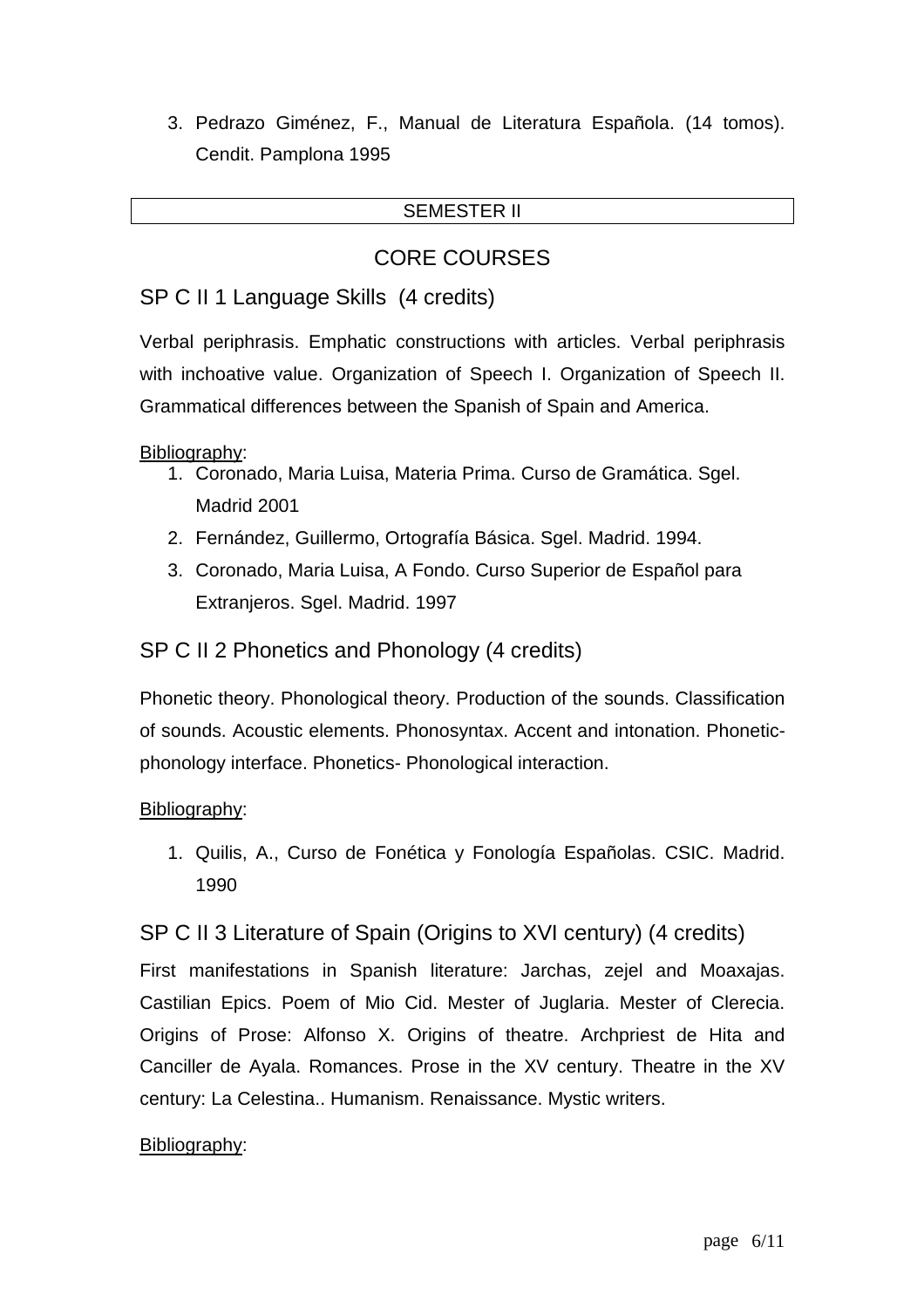- 1. Pedrazo Giménez, F., Manual de Literatura Española. (14 tomos). Cendit. Pamplona 1995
- 2. Ayllón de Haro, P., Historia de la literatura Española en su contexto. Playor. Madrid. 1988

# OPTIONAL COURSES

# SP O II 1 History of Art II (4 credits)

Baroque, Neoclassic and Modern periods of art. Painting: El Greco, Velázquez, Murillo and Zurbarán. Sculpture: Sevillian School, Castilian School, "Imaginería". Architecture: Isabelino and baroque style. Technologic revolution of iron. Artistic movements of the XX century.

#### Bibliography:

- 1. Calvo Castañon, A., Historia del Arte Español. Edi6. Madrid. 1987
- 2. Arjona Colomo, Miguel, Historia de la Cultura. (2 vol.) Edepa. Madrid. 1983.

# SP O II 2 History of America (4 credits)

Prehispanic period. Colonial period. Independence and the raising of the nations. Latinoamerican countries today.

## Bibliography:

- 1. Garmendía, J., Historia y Geografía. SM. Madrid 1997
- 2. Flores Guerrero, Pilar. Mundo Hispánico. SM. Madrid 2001

# SP O II 3 Spanish painters: El Greco, Zurbarán, Velázquez, Murillo and Goya (4 credits)

Life and work of these master painters. Study of their main paintings.

#### Bibliography:

1. Calvo Castañon, A., Historia del Arte Español. Edi6. Madrid. 1987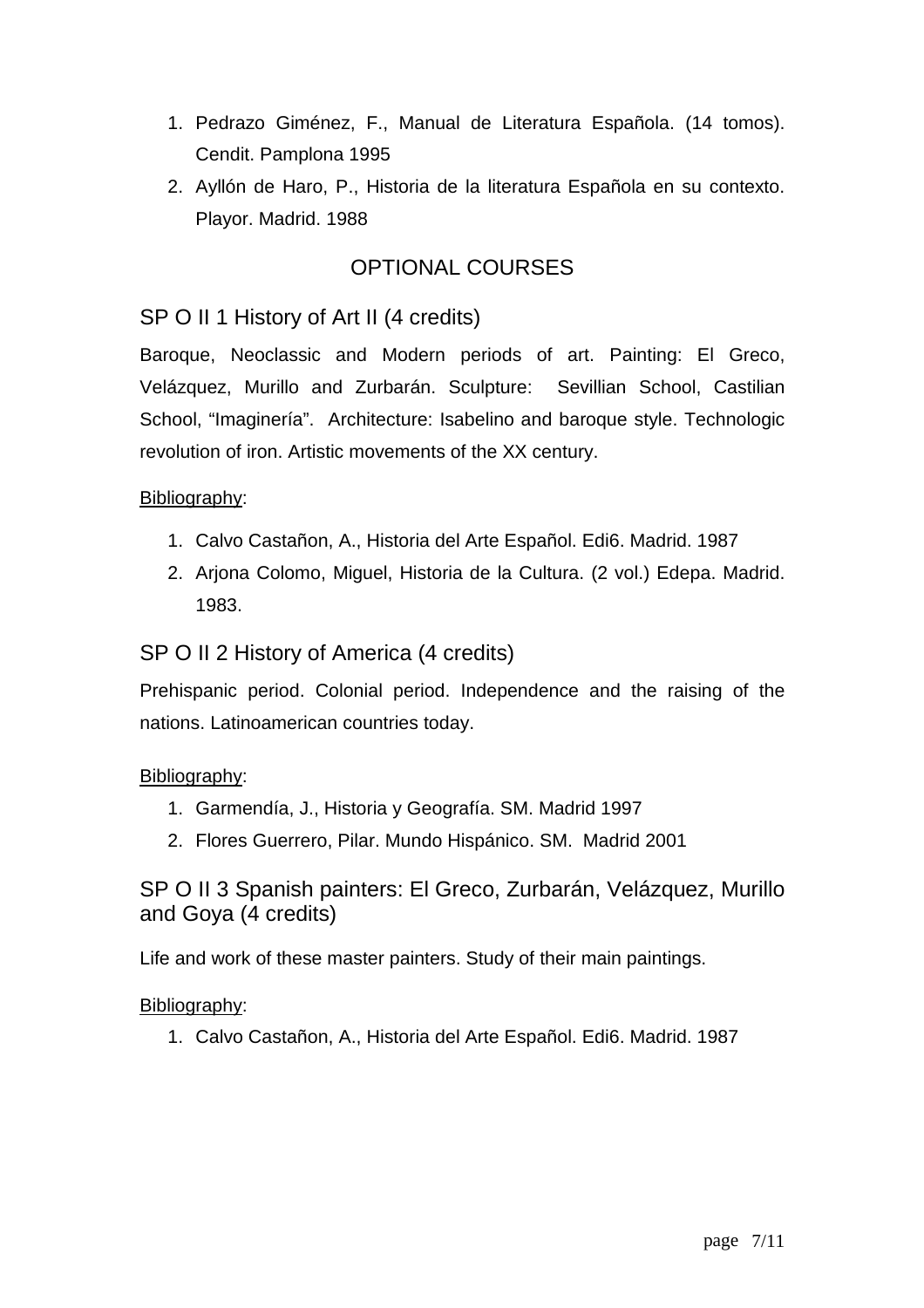# SEMESTER III

# CORE COURSES

# SP C III 1 Morphology and Syntaxes (4 credits)

Theory of morphology. Syntax of the variable parts of the sentence. Syntax of the verb. Syntax of relative clauses in Spanish. Quantifiers and event semantics. Syntactic variation. Spanish Dialectology.

## Bibliography:

İ

1. Bellini, G., Sintaxis Española. Cisalpino. Milán 1982

# SP C III 2 Techniques of Translation (4 credits)

Important elements for translations. Different techniques. Typology of texts: literary, juridical, journalistic, educational, etc.

## Bibliography:

- 1. Zaro, J. Manual de Traducción. Sgel. Madrid. 1999.
- 2. Agency EFE, Manual de Español Urgente. Cátedra. Madrid 1989.

# SP C III 3 Hispano-American Literature (4 credits)

Pre-colonial literature. Colonial period. "Costumbrista" literature. Literature of Independence: José Martí. XX Century: García Márquez, Octavio Paz, Borges, Neruda, Carpenter, etc.

## Bibliography:

- 1. Franco, J. Historia de la Literatura Hispanoamericana. Ariel. Barcelona. 1990
- 2. Tuson, A., Literatura del Siglo XX. Anaya. Madrid. 1989

# OPTIONAL COURSES

# SP O III 1 History of Latin-American Art (4 credits)

Pre-colombian art: azteca, maya and inca. Colonial art. Modern Art.

- 1. Ozolla, Marqués de, Arte en Hispanoamérica. Gredos. Madrid. 1990
- 2. Historia del Arte. Anaya. Madrid. 1995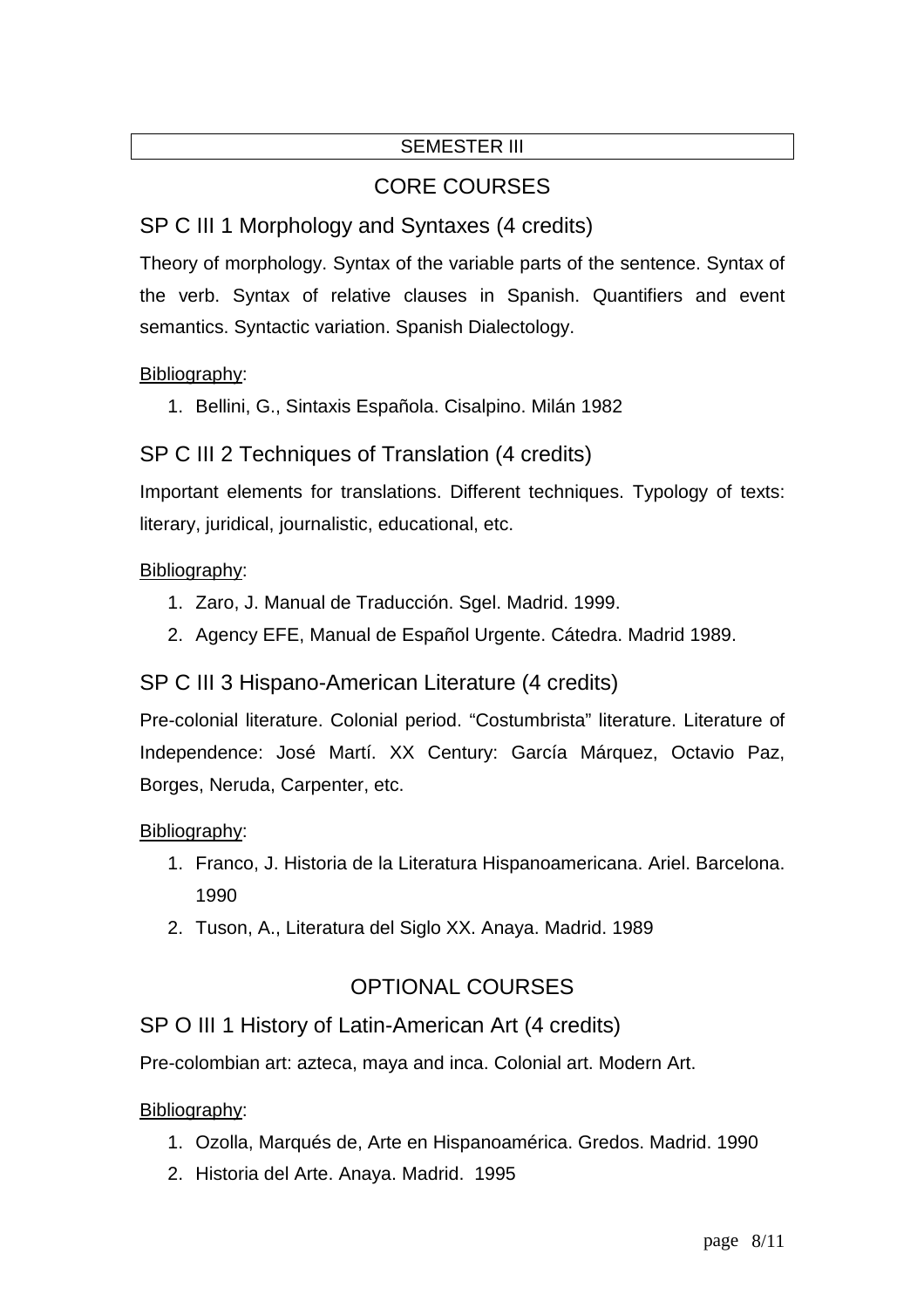SP O III 2 Spanish Literature of XX Century: novel, theatre and poetry (4 credits)

Modernism. Group of the 98: Unamuno, Azorín, Baroja, etc. Existential and religious literature. The Spanish situation in the literature: Antonio Machado. Theatre: Benavente, Lorca, Valle-Inclán. Novecentism. Poetry: Juan Ramón Jiménez. Vanguardism and group of 1927. Literature and civil war: Novel, theatres and poetry. Actual literature.

## Bibliography:

- 1. Pedrazo Giménez, F., Manual de Literatura Española. (14 tomos). Cendit. Pamplona 1995
- 2. Lázaro, F. Literatura del siglo XX. Anaya. Madrid. 1989

SP O III 3 Literature: Spanish Writers of 1898 (4 credits)

Unamuno, Baroja, Valle-Inclán, Machado, Maeztu, Azorín, etc. their lives and work.

#### Bibliography:

- 1. Pedrazo Giménez, F., Manual de Literatura Española. (14 tomos). Cendit. Pamplona 1995
- 2. Correa, P. Historia de la Literatura Española. Edelsa. Madrid. 1992.

## SP O III 4 Women writers (4 credits)

Spanish and Hispano-American writers. Carmen Laforet, Ana Maria Matute, Carmen Martín Gaite, Rosa Chacel, etc.

Sor Juana Inés de la Cruz, Gabriela Mistral, Alfonsina Storni, Isabel Allende, etc.

- 1. Asis, M. Dolores de, Última hora en la novela en España. Eudema. Madrid. 1990
- 2. Pedrazo Giménez, F., Manual de Literatura Española. (14 tomos). Cendit. Pamplona 1995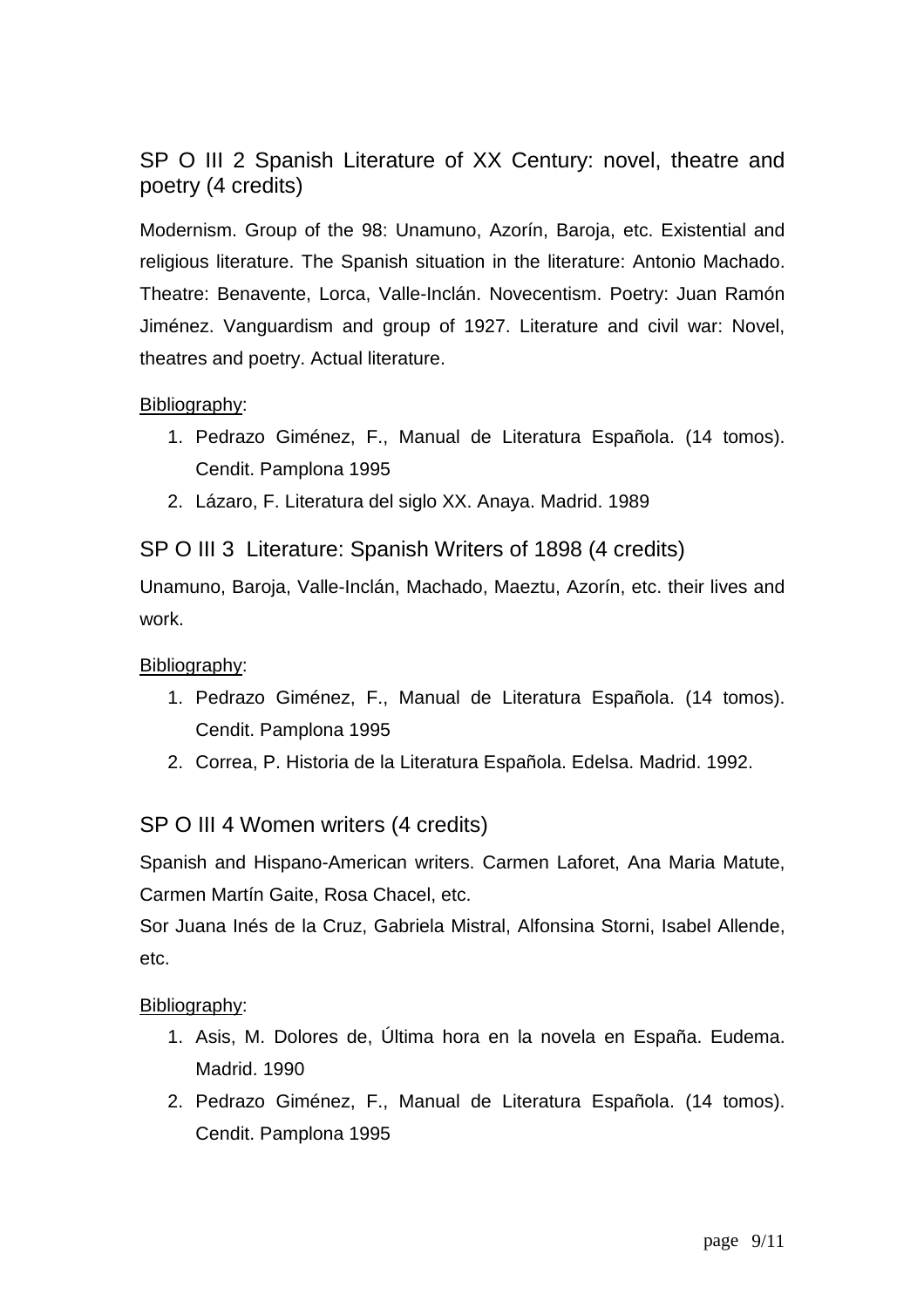## SEMESTER IV

# CORE COURSES

# SP C IV 1 Methods of analysing a text (4 credits)

Methods and phases. Different structures of texts. Comprehension and interpretation of a text.

#### Bibliography:

- 1. Carreter, Lázaro, Cómo se comenta un texto literario. Cátedra. Madrid 1990.
- 2. Lapesa, Rafael, Introducción a los estudios literarios. Cátedra. Madrid 1985

SP C IV 2 Methodology of teaching Spanish as a Foreign Language (4 credits)

Methods for teaching a Foreign Language. Theories of learning. The communicative teaching of a language. How to make a programme for FLT. Cultural aspects in the FLT. The process of learning a Foreign Language.

Bibliography:

- 1. Alonso, E. Cómo ser profesor y querer seguir siéndolo. Edelsa. Madrid. 2000
- 2. Richards, J. Enfoque y Métodos en la Enseñanza de Idiomas. Cambridge. Madrid 2001
- 3. Byram, M. Perspectivas Interculturales en el Aprendizaje de Idiomas. Cambridge. Madrid 2001

SP C IV 3 Term Paper (4 credits)

# OPTIONAL COURSES

SP O IV 1 Artistic movements of XX century in Spain (4 credits) Impressionism. Neo-impressionism. Luminism. Regionalism. Fauvism. Expressionism. Mural painting. Spanish vanguards: Picasso, Juan Gris, Joan Miró, Salvador Dalí. Figurativism and new experiences.